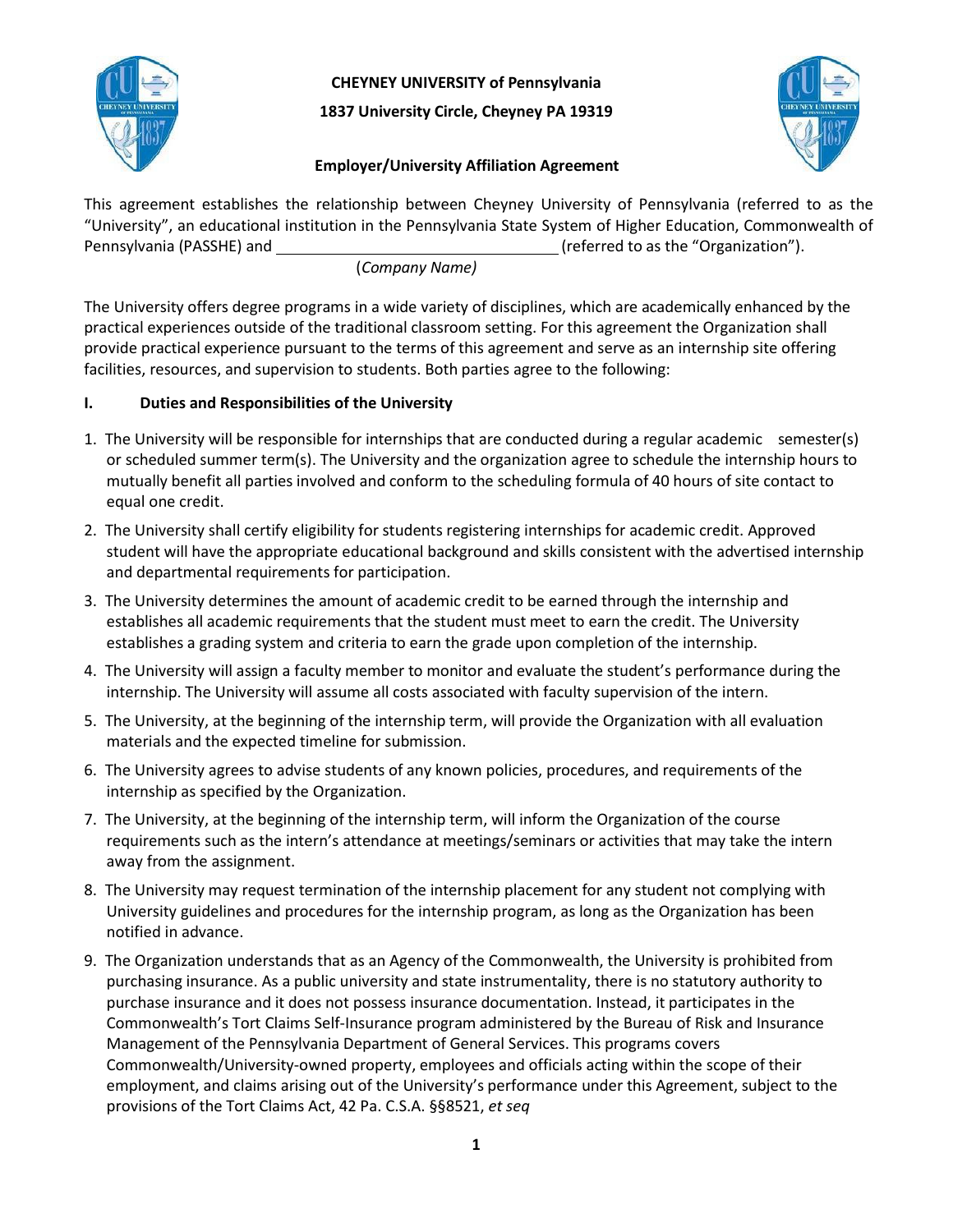### **II. Duties and Responsibilities of the Organization**

- 1. The Organization agrees to prepare an **internship job description that outlines the duties and responsibilities of the intern**. The University will use this document to determine the suitability of the internship for academic credit. Should changes to the job description be necessary after the internship is approved, the Organization agrees to notify the University of such changes.
- 2. The Organization agrees to notify the University of all selection criteria and any requirements of the selection process including but not limited to background investigations, drug testing, health screenings etc.
- 3. The Organization selects interns based on the Organization's needs and preferences.
- 4. The Organization determines the schedule that the intern will maintain on premises. The total scheduled hours will comply with standards established by the University for the award of credit hours: 40 hours of site contact equals one credit. The minimum internship is 120 hours for a semester or summer term.
- 5. The Organization, at the beginning of the internship, determines the amount of compensation, if any, received by the intern. The Organization will inform the University if the interns will receive an hourly wage, stipend or will serve in a non-paid capacity.
- 6. The Organization agrees to provide suitable workspace and resources for the intern to complete the internship assignment. The Organization will also provide orientation, training, supervision and evaluation of the intern.
- 7. The Organization shall provide all reasonable information requested by the University on a student's internship performance. If there are any student evaluations, they will be completed and returned according to any reasonable schedule agreed to by the University and the Organization.
- 8. The Organization agrees to make every possible accommodation to the University's request for a faculty site visit during the internship. The Organization also agrees to allow the intern to attend the university required internship meetings/seminars during the internship.
- 9. Should the Organization become dissatisfied with the performance of a student, the Organization may request removal of the student. This should occur only after the University has been notified in advance and a satisfactory resolution cannot be obtained.

## **III. Mutual Terms and Conditions**

- 1. This agreement will last for 5 years from the date of the final signature below. Either the University or the Organization may terminate this agreement with 90 days' notice. Should the Organization wish to terminate the agreement prior to completion of a semester/term, any student intern(s) will have the opportunity to complete their internship. In the event of a substantial breech, either party may terminate this agreement.
- 2. The parties agree to continue their respective policies of nondiscrimination based on Title VI of the Civil Rights Act of 1964 in regard to sex, age, race, color, creed, national origin, Title IX of the Education Amendments of 1972, and other applicable labs as well as the provisions of the Americans with Disabilities Act.
- 3. The laws of the Commonwealth of Pennsylvania shall govern this Agreement.
- 4. The relationship between the parties to this Agreement to each other is that of independent contractors. The relationship of the parties to this contract to each other shall not be construed to constitute a partnership, joint venture or any other relationship, other than that of independent contractors.
- 5. Neither of the parties shall assume any liabilities to each other. As to liability to each other or death to persons, or damages to property, the parties do not waive any defense as a result of entering into this contract. This provision shall not be construed to limit the Commonwealth's rights, claims or defenses which arise as a matter of law pursuant to any provisions of this contract. This provision shall not be construed to